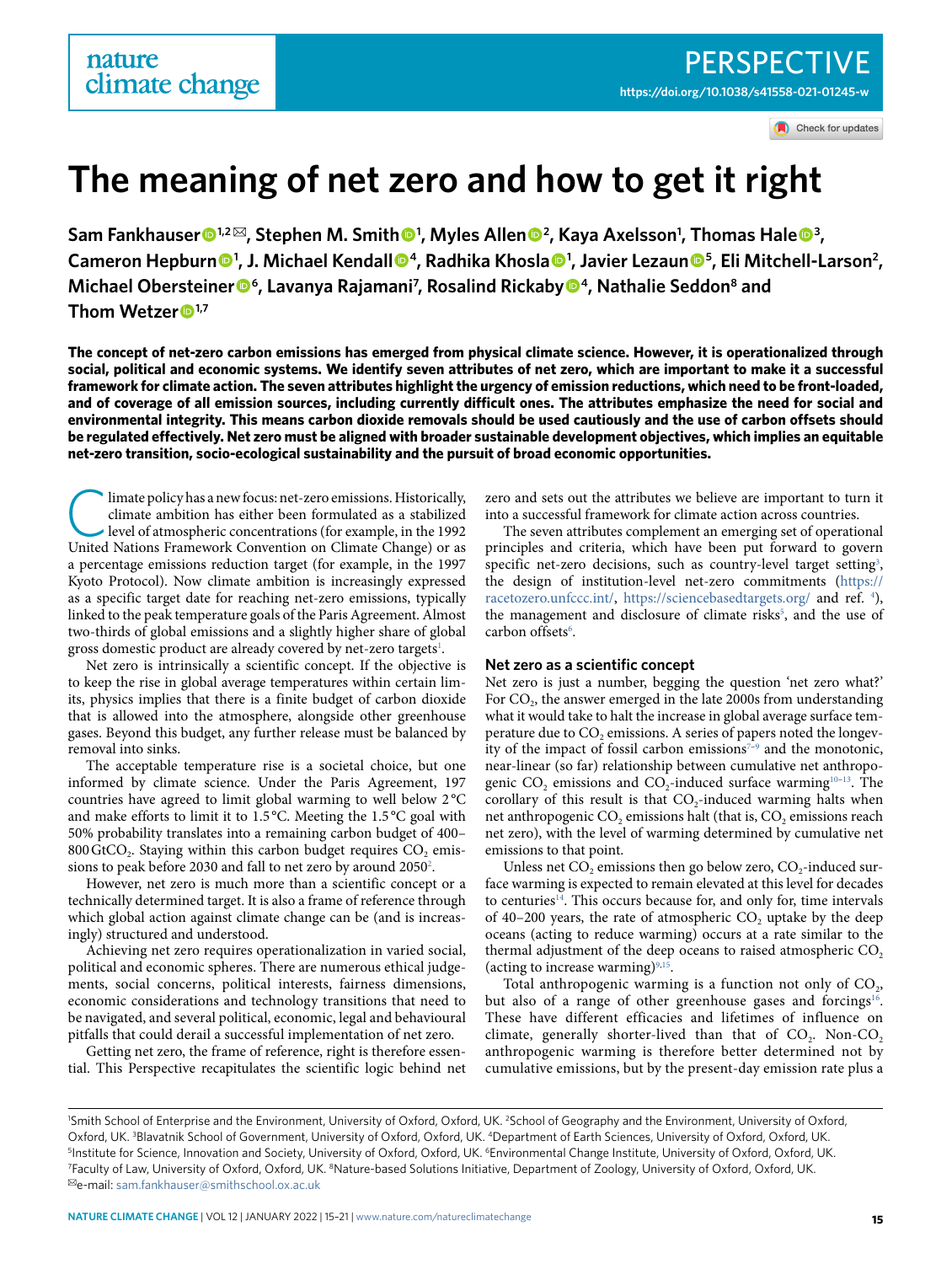

<span id="page-1-0"></span>**Fig. 1 | Net-zero balance of carbon emissions and removals. a**–**c**, Current anthropogenic carbon flows to and from the atmosphere are not in equilibrium: emissions from fossil fuels, industrial processes and land-use change by far exceed the removal of carbon into land-use-related sinks (**a**)[16](#page-5-11). Net zero requires anthropogenic flows to and from the atmosphere to balance on aggregate. This necessitates a radical reduction in fossil-fueland land-use-related carbon emissions as well as an increase in geological and biological sinks (**b**). A durable net zero further recognizes that biological storage is limited in capacity and shorter-lived than geological storage. A durable net-zero state therefore requires that net anthropogenic flows to and from each sphere (not just the atmosphere) equal zero (**c**). Note that natural flows of carbon are not shown in this figure and involve a small net flow from the atmosphere to the biosphere when net zero is reached.

small correction for the long-term climate response to the average non-CO<sub>2</sub> forcing over a multi-decade to century time interval<sup>17</sup>. Hence, the IPCC statement "reaching and sustaining net-zero global anthropogenic  $CO$ , emissions and declining net non- $CO<sub>2</sub>$ radiative forcing would halt anthropogenic global warming on multi-decadal timescales<sup>[2](#page-5-0)</sup>."

## Perspective **NaTure ClimaTe CHange**

These observations have an immediate policy implication: it makes little sense to apply the net-zero concept on timescales shorter than decades. Achieving net zero through an unsustainable combination of fossil-fuel emissions and short-term removals is ultimately pointless. Carbon emissions and removals must balance over multi-decadal timescales (Fig. [1\)](#page-1-0).

We must also accept that net-zero emissions may still be associated with some further very slow warming or cooling on longer timescales, and that the temperature implications of the net-zero concept when applied to non-CO<sub>2</sub> climate drivers are less clear than they are for  $CO<sub>2</sub>$  alone, depending on the specific mix of drivers<sup>18</sup>.

There are alternative interpretations of net zero. Sometimes, net zero is used simply to describe emissions trajectories consistent with 1.5 °C ([https://sciencebasedtargets.org/\)](https://sciencebasedtargets.org/). While a helpful shorthand, this obscures the fact that halting global warming, at whatever temperature level, requires net-zero CO<sub>2</sub> emissions and declining non-CO<sub>2</sub> radiative forcing.

Alternatively, net zero is often understood to mean net-zero CO2-equivalent emissions aggregated using the 100-year 'global warming potential' metric. This cannot be related unambiguously to any temperature outcome, but is generally seen as more ambitious, and hence preferable, than 'just' halting human-induced global warming<sup>[19](#page-5-14)</sup>. It may, of course, be necessary to aim for a long-term decline in global temperature. If so, the above empirical relationship remains applicable to determine what needs to be net zero to deliver this more ambitious goal. However, as we see it, the concept of net zero emerged from our understanding of what it would take to achieve a temperature goal, not vice versa.

The importance of these differences in interpretation should not be overstated: the fact that net zero needs to apply to a state of balance that can be maintained over multiple decades, meeting additional environmental and social criteria, limits the scope for compensation among different climate drivers. It also limits the scope for compensatory exchanges between different carbon pools in the atmosphere, biosphere, oceans and lithosphere.

### **The adoption of net-zero targets**

The carbon budgets calculated by scientists apply to the global atmosphere, rather than individual entities. To turn net zero into a useful frame of reference for decision-makers, the global carbon constraint needs to be translated into individual decarbonization pathways for nation states, sub-national entities, companies and other organizations.

Setting such entity-level targets and defining how they interact requires judgement. There are many ways in which the remaining carbon budget can be managed. Although there is a considerable literature on this subject<sup>18,20-23</sup>, in practice defining the scope, timing, fairness and relevance of entity-level net-zero targets has been left to individual emitters and self-regulated voluntary codes. This leaves open the question of how a diverse set of voluntary pledges adds up to national targets and national targets add up to the global carbon budget.

The Paris Agreement leaves it to its parties to define their own emissions pathways or nationally determined contributions to global net zero. There is no official yardstick against which the adequacy, ambition or fairness of nationally determined contributions is measured. Instead, the Paris Agreement relies on process. Regular stocktakes are intended to catalyse ambitious action and ensure that national emissions pathways will gradually converge to a global net-zero state consistent with the long-term temperature goals.

More than 120 countries have now pledged to reach net zero in some shape or form around mid-century, consistent with the objectives of the Paris Agreement. They include China, the European Union and the United States, the world's three largest greenhouse gas emitters.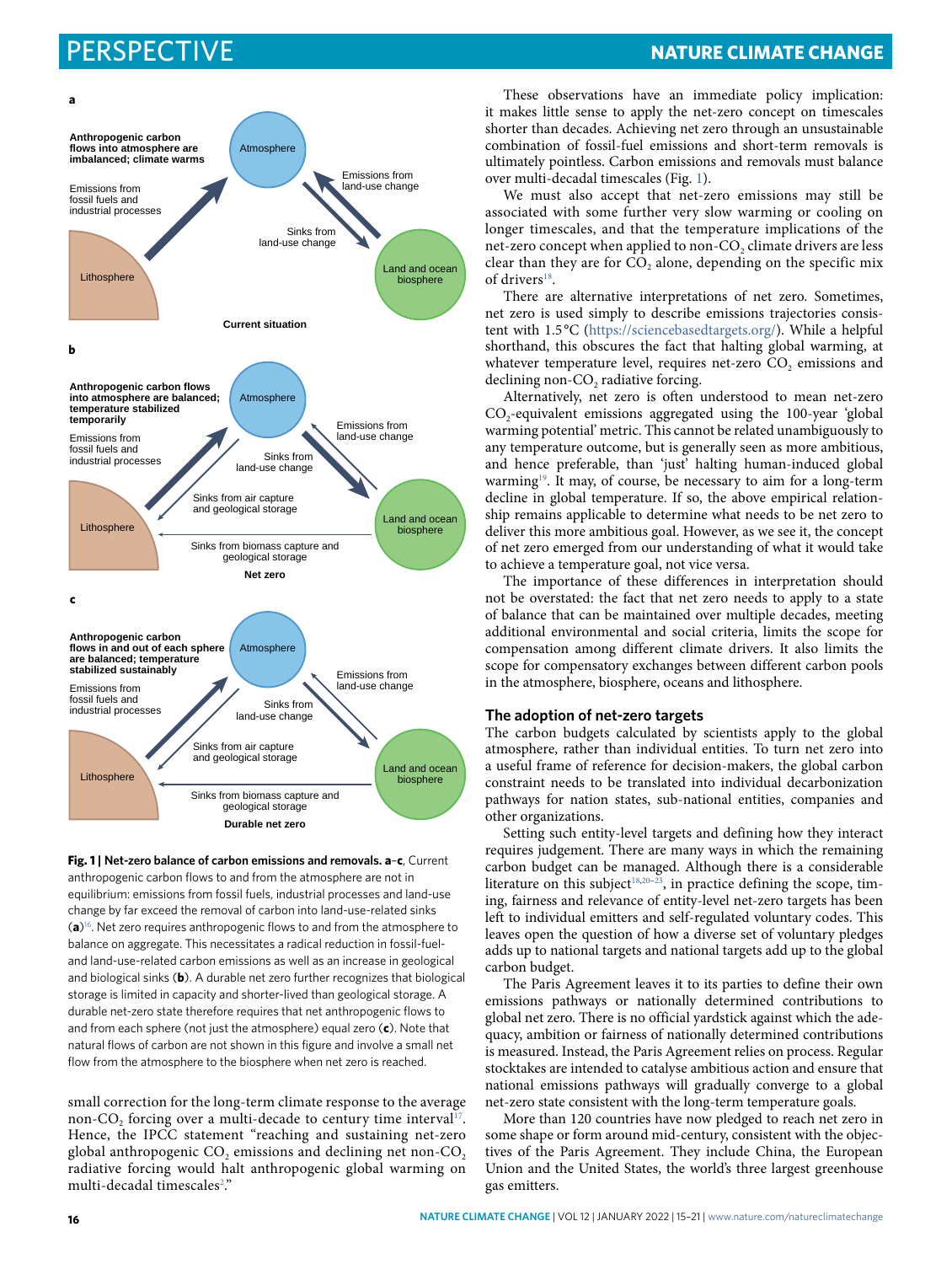**NATURE CLIMATE CHANGE PERSPECTIVE** 

Individual organizations are effectively accounted for in the carbon targets of the countries in which they operate, but many have made their own individual net-zero pledges. In doing so, they are guided by voluntary schemes, such as Cities Race to Zero, the Net Zero Asset Owners Alliance and the Science-based Target Initiative, which encourage entities to bring down their emissions as fast as reasonably practicable and many of which are partners of the United Nations' Race to Zero campaign [\(https://racetozero.](https://racetozero.unfccc.int/) [unfccc.int/](https://racetozero.unfccc.int/)). Progress is measured and assessed by frameworks such as CDP [\(https://www.cdp.net/en](https://www.cdp.net/en)) and the Transition Pathway Initiative [\(https://www.transitionpathwayinitiative.org/](https://www.transitionpathwayinitiative.org/)).

At the time of writing, more than 100 regional governments, 800 cities and 1,500 companies have adopted organizational net-zero targets, often considerably earlier than mid-century<sup>[1](#page-4-0)</sup>. One in five corporations in the Forbes Global 2,000 list have set a voluntary net-zero target.

#### **Attributes of a credible net zero**

The readiness with which a growing number of countries, sub-national entities and individual organizations have made net-zero pledges speaks to the unifying and galvanizing power of the net-zero narrative. These pledges should be encouraged. However, there is concern that these often-voluntary commitments allow too much discretion in the design of net-zero pathways and may therefore not be consistent with global net zero, or with ambitious climate action more generally<sup>24</sup>

Governance, accountability and reporting mechanisms are currently inadequate. Long-term ambition is often not backed up by sufficient near-term action. Many entities have not yet set out detailed plans to achieve their pledges and are opaque about the role of carbon offsets in place of cutting their own emissions<sup>[1](#page-4-0)</sup>. The environmental and social integrity of some of these offsets is questionable. As a result, some advocates have accused these pledges of amounting to little more than 'greenwashing'[24](#page-5-17)[,25.](#page-5-18)

These concerns do not negate the scientific logic of global net zero. However, they demonstrate the need for clear guardrails to ensure the robustness of net zero as a framework for climate action. Below, we set out seven attributes that we believe a successful net-zero framework must have (Fig. [2](#page-3-0)).

**Attribute 1—front-loaded emission reductions.** There are many different pathways to bring down greenhouse gas emissions. The IPCC has identified over 200 scenarios that are consistent with either 1.5 °C or 2 °C global warming<sup>2</sup>. However, there are sound scientific and economic reasons to reduce emissions as much and as fast as possible.

Global temperature change is determined by cumulative emissions, that is, the total of all emissions over time, and not isolated emissions at a particular point in time (see above). How quickly emissions are reduced therefore matters. Scientists have demonstrated that every year of delay before initiating emission reductions decreases the remaining time available to reach net-zero emissions while keeping below 1.5 °C by approximately two years<sup>26,27</sup>.

Front-loading emission reductions also preserves optionality. In particular, it maintains the option to further tighten remaining carbon budgets in light of new scientific findings, for example, if carbon cycle feedbacks (such as more rapid thaw of permafrost) begin to add to anthropogenic emissions<sup>28,25</sup>

Economic model calculations have shown that front-loading climate action, paired with long-term planning over several years, is the most cost-effective way to reach a given temperature target $30-33$ . Earlier action helps (or would have helped) to overcome the inertia in economic systems<sup>34,35</sup> and allows learning and scale effects to unfold, bringing down technology costs<sup>[36](#page-5-27)[,37](#page-5-28)</sup>. It maximizes the growth potential of clean innovation and reduces the risk of investing in stranded assets, particularly in growing economies<sup>38-40</sup>.

To encourage early emission reductions, governance experts recommend the combination of long-term net-zero commitments which set the direction of travel—with short-term interim targets, which define emissions pathways over decision-relevant time horizons. The two sets of targets are complementary and mitigate the well-known risk of time inconsistency in long-term political commitments<sup>41</sup>. Both at the corporate and country level, they should be anchored in robust and enforceable legal frameworks (that is, con-tracts, legislation or enforceable regulation)<sup>[42,](#page-5-32)[43](#page-5-33)</sup>.

**Attribute 2—a comprehensive approach to emission reductions.** A critical facet of net zero is the comprehensive emissions abatement that it implies. Under partial emissions targets, it was possible to subsume difficult emissions sources under the residual emissions that would remain. Net zero removes this option (except for the possibility of carbon removal, see attribute 3 below). It means tackling all emissions.

The traditional focus of emissions reduction strategies has been energy, and the scale-up of clean energy remains at the core of decarbonization<sup>[44](#page-5-34)</sup>. However, important tipping points have been reached. The fall in renewable energy costs has been so steep that the transition to zero-carbon electricity now seems hard to stop<sup>45</sup>. The automotive industry appears to be at a similar tipping point, although the uptake of zero-emissions vehicles is still low<sup>46</sup>.

In most other sectors, the transition to zero carbon is still uncertain. Without diverting attention from finishing the job in the most advanced sectors, net zero is about extending the focus to 'harder-to-treat' sectors, such as heavy industries, buildings, food and agriculture, aviation, and mining. In most of these sectors, zero-carbon solutions exist, but they are still costly and not yet as established as incumbent technologies and infrastructures<sup>47</sup>.

Tackling all emissions requires an equally comprehensive approach to the involvement of stakeholders. There are signs that supportive coalitions on net zero are starting to emerge. Climate change is increasingly reaching community groups, city administrations, board rooms, regulatory agencies, central banks, interna-tional financial institutions and the courts<sup>[48](#page-5-38)[,49](#page-5-39)</sup>. In some countries, the climate debate has been energized by an increased role for participatory democracy in the form of citizens' assemblies and juries<sup>50</sup>. This broad-based societal support will be essential for a successful net zero and requires the concept to be operationalized in ways that increase its public legitimacy.

**Attribute 3—cautious use of carbon dioxide removal.** In principle, net zero can be achieved through different levels of residual emissions and different forms of compensating removals. In reality, there is a strong case for a net-zero carbon balance that combines a very low level of residual emissions with low levels of multi-decadal removals.

Carbon dioxide removal will probably be constrained by cost considerations and geopolitical factors, as well as by biological, geological, technological and institutional limitations on our ability to remove carbon from the atmosphere and store it durably and safely. There are also concerns about moral hazard risks arising from an over-reliance on carbon removal strategies, which may enable business as usual rather than the drastic scaling back of fossil-fuel use $24$ .

There are other unresolved issues. In the case of biological storage through large-scale plantations, often using exotic tree species, there are concerns about trade-offs with other ecosystem services and the permanence of the carbon store given the vulnerability of these approaches to hazards such as weather fluctuations, fire and pathogens. Conversely, nature-based solutions—biodiversity-based protection, restoration and sustainable management of native ecosystems—involve fewer trade-offs and are more resilient (see attribute 6 below). An additional concern is that climate change itself might already be destabilizing some terrestrial carbon reservoirs<sup>51</sup>. While this arguably strengthens the case for nature-based solutions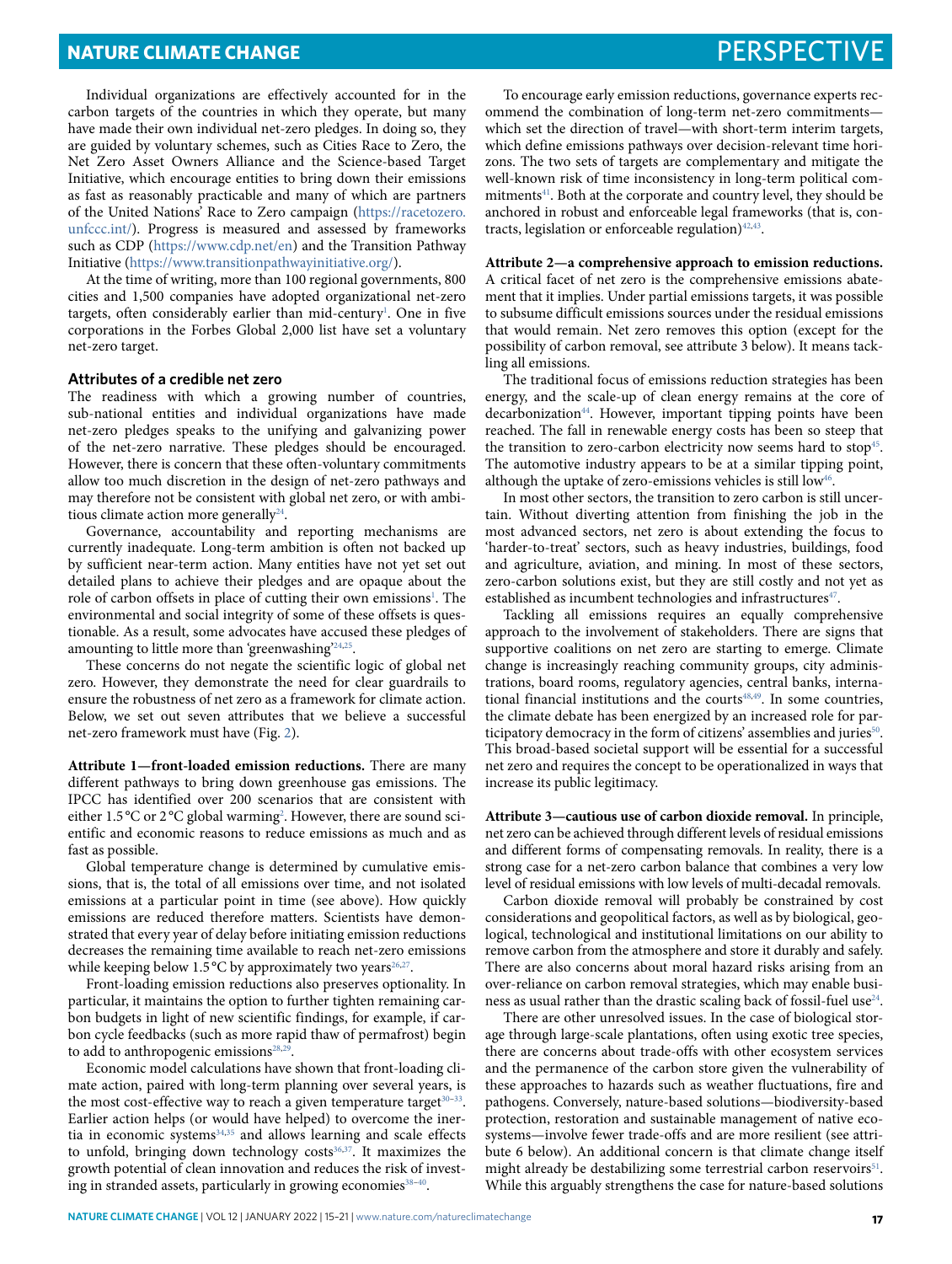

<span id="page-3-0"></span>**Fig. 2 | Attributes of net zero as a frame of reference**.

to mitigate climate risks, it also raises questions about relying on them too heavily.

In the case of geological storage, the risk of physical reversal is thought to be extremely low, but questions remain about the appropriate rate of injection and the geo-mechanical response of the reservoir[52.](#page-5-42) The public understanding and acceptability of subsurface geological storage is also still evolving. More nascent removal options, such as soil carbon sequestration, ocean alkalinization and mineralization need further development to ascertain their safety and effectiveness<sup>53</sup>.

Prioritizing emission reductions neither equates to 'reduction only', nor does it mean delaying the ramp-up of carbon dioxide removal. Most modelled pathways to meet the Paris Agreement involve a significant scaling up of removals<sup>[2](#page-5-0)</sup>. Given that many important technologies are still in their infancy, much investment is and will be needed to ensure that there are enough removal options for residual emissions. We need to make progress as fast as realistically possible on both emission reductions and removals.

The regulatory frameworks that will govern the deployment of removals at scale are yet to be developed. Appropriate policy signals will be required to ensure the right balance between emissions and removals and the environmental integrity of any removal solutions that are being deployed. These rules will form part of broader legal and governance frameworks on the capture, transport and storage of CO<sub>2</sub>, which will ensure clear accountabilities, transparent reporting, prudent risk management and transparency about the environmental characteristics of different removal options. This is essential not just environmentally, but also to maintain public support and a social and political licence for carbon removal technologies<sup>[54](#page-5-44)</sup>.

**Attribute 4—effective regulation of carbon offsets.** The need for social and environmental integrity in carbon dioxide removal is linked to the integrity, and appropriate regulation, of carbon offsets. Previous experience with carbon offset markets, such as the Clean Development Mechanism or the current voluntary carbon market, suggests that the environmental integrity of carbon offsets will be problematic, unless quality standards are upgraded and scrupu-lously enforced<sup>[55](#page-5-45)-57</sup>.

Because very few organizations and not even all countries will be able to achieve the balance between residual emissions and removal into sinks themselves, there is a need for systems that can deliver a global balance between sources and sinks.

## Perspective **NaTure ClimaTe CHange**

Such arrangements could take many forms<sup>[58](#page-5-47)[,59](#page-5-48)</sup>. Some governments may opt to procure carbon offsets centrally, through regular purchases to balance their national carbon account. Another structure is a private market for carbon offsets. The increased ambition embodied in net-zero pledges is already driving up demand for offsets<sup>60</sup>, renewing concerns over their effectiveness.

Social and environmental concerns about carbon credits centre around the credibility of their purported carbon benefit, including the risk of non-additionality, the poor monitoring of emissions avoidance, reduction or removal, and the presence of unwanted side-effects (see attribute 6 below). Because net zero requires the physical balancing of residual emissions with removals, any entity using carbon credits to deliver net zero would need to purchase exclusively carbon 'removal' credits<sup>6</sup>. This poses immediate technical challenges, as the infrastructures for robust monitoring, reporting and verification of removed carbon are yet to be developed.

A key issue is the longevity of storage, which depends on both social and physical factors. As shown above, net zero demands multi-decadal storage (see 'Net zero as a scientific concept'). Geological storage should be possible for millennia, but the timescales associated with biological carbon storage in, for example, afforestation projects, range from less than a decade to over a century depending on governance and ownership<sup>61</sup>, and biophysical factors. Scientific understanding of the sequestration potential of different carbon sinks is constantly evolving, which introduces a degree of inherent indeterminacy in any offset scheme.

Despite appearances to the contrary, with a number of standards in place, and a large range of independent verification agencies, the current carbon offset market and its attendant governance mechanisms do not sufficiently address these concerns. Badly conceived schemes have been accused of issuing credits for the preservation of forests that were not under threat<sup>[62](#page-5-51),63</sup> or, in the case of commercial plantations, only offer short-term high-risk carbon storage with negative outcomes for biodiversity and local communities. The scaled-up use of carbon offsets will have to be accompanied by a radical enhancement of their quality and scaled-up regulatory scrutiny.

**Attribute 5—an equitable transition to net zero.** Fairness is an essential aspect of climate action. The fairness of net zero depends on how the burden of meeting the global target is shared across countries and within countries (for example, between regions, industries and population groups). This is a long-standing challenge for climate action, now compounded by the need to ensure that carbon removals (for example, through nature-based solutions) bolster, rather than impede, a just transition to zero-carbon societies.

The Paris Agreement is explicit about the need for an equitable transition. It urges global peaking of emissions, but emphasizes that "peaking will take longer for developing countries" and that net zero is to be achieved "on the basis of equity" and in the context of "sustainable development and efforts to eradicate poverty" (Article 4(1)). The Paris Agreement does not advocate undifferentiated uptake of net-zero targets across all countries. Rather, the emphasis in the agreement on equity, sustainable development and poverty eradication suggests a thoughtful balancing of responsibilities between countries at different levels of development, a recognition of transitions tailored to "different national circumstances", and concern for distributional impacts within a country (see also attribute 7 below).

This has at least three implications<sup>64</sup>. First, some countries may need to reach net zero faster to create room for others that may take longer to reach net zero. Second, every country may chart its own path to net zero tailored to its own specific national circumstances and constraints. The Paris Agreement privileges 'national circumstances' both by adding the clause "in light of different national circumstances" to the principle of common but differentiated responsibilities and respective capabilities (Article 2(2)), and by centring its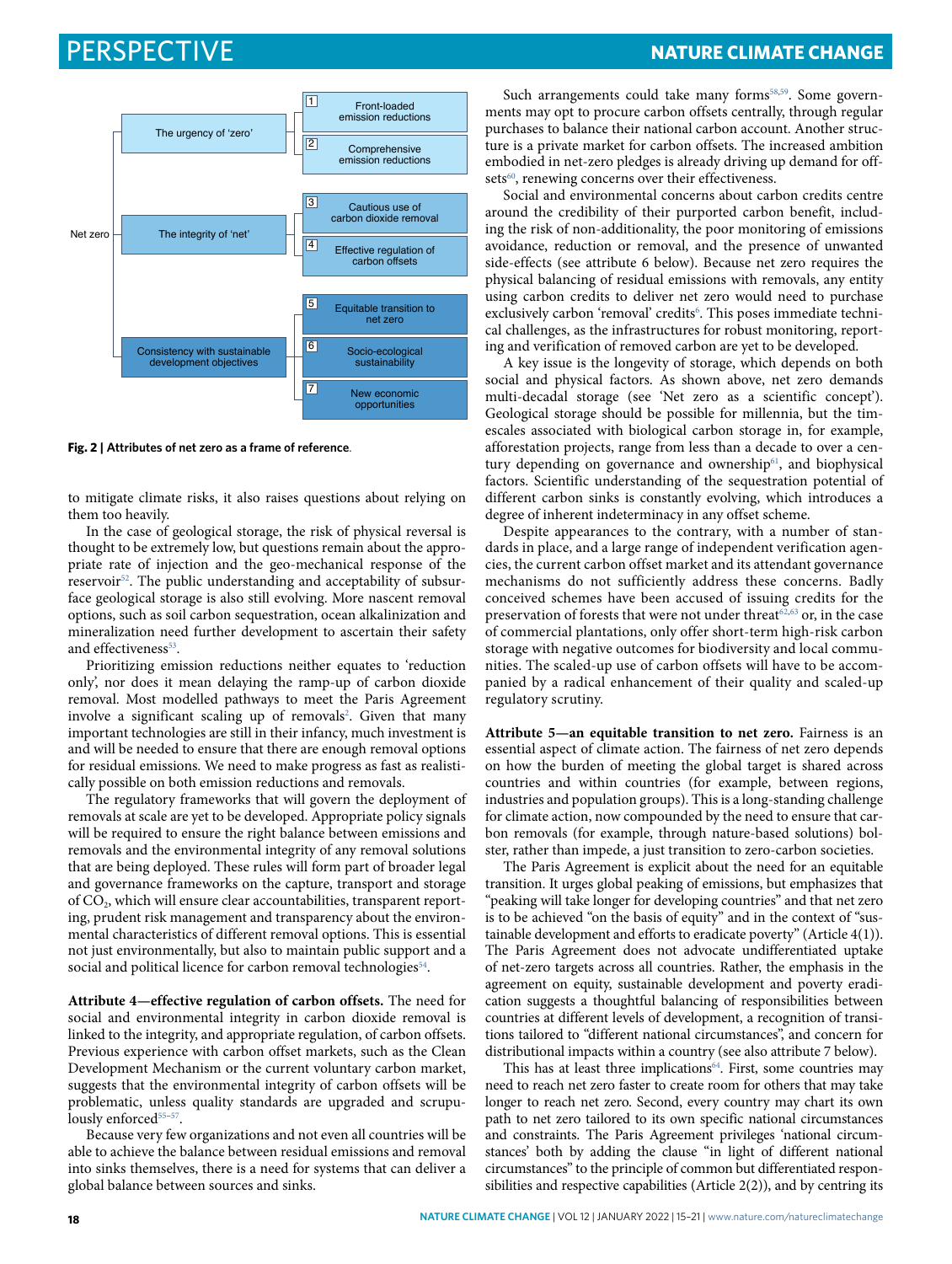governance regime on nationally determined contributions. Third, developing countries need to be supported—in terms of finance, technology and capacity building—in reaching net zero<sup>65,66</sup>.

The transition to net zero will thus necessarily take different paths in different countries, and the dominant narrative driving each such transition will reflect a mix of priorities and efforts to harness multiple benefits, such as creating jobs, addressing local air pollution, ensuring energy security, or protecting vulnerable population groups.

These equity guardrails are key to ensuring a sense of solidarity, collective ownership and political buy-in, thus enhancing the chances of real action with global impact. They also anchor net zero in the principle of sustainable development, which balances social, economic and environmental objectives.

### **Attribute 6—alignment with broader socio-ecological objectives.**

Climate change is one of several pressing socio-ecological challenges, most of them interlinked. In some cases, climate change is a 'threat multiplier', exacerbating the negative impacts of other stressors (such as land-use change) on ecosystems and the communities dependent on them $67$ . In others, climate change and other environmental stressors have the same root causes. For example, land-use change is both the biggest driver of biodiversity declines (accounting for approximately 30% of declines in global terrestrial habitat integrity) $68$  and the second biggest source of greenhouse gas emissions (accounting for  $23\%$ )<sup>69</sup>.

Nature-based solutions, such as protecting or restoring natural ecosystems and sustainably managing working lands and seas, can therefore, in theory, simultaneously help limit surface warming and slow biodiversity declines while also supporting human societies in countless essential ways, including public health, livelihoods and food security<sup>68,[70](#page-5-59)[,71](#page-6-0)</sup>.

However, these multiple benefits are not guaranteed. Some activities are incorrectly badged as nature-based solutions, but are simply biological approaches to carbon storage, such as commercial plantations of exotic tree species in naturally treeless habitats. They can have negative outcomes for carbon storage, biodiversity and for local people $72,73$  $72,73$ .

If nature-based solutions are to provide sustained benefits to people, the ecosystems involved must be healthy and resilient, that is, their ecological functions must be able to resist or recover from perturbations. Such ecological resilience is strongly determined by ecosystem connectivity and the genetic, functional and species richness at multiple trophic levels<sup>74</sup>. There is a deepening consensus about the critical importance of protecting, restoring and connecting a wide range of habitats across landscapes for the broad range of benefits they bring. There is also consensus around ensuring that nature-based solutions are designed and implemented by or in partnership with Indigenous peoples and local communities through a process that fully respects and champions local rights and knowledge, and generates local benefits (ref. [75](#page-6-4) and<https://nbsguidelines.info/>). Thus, nature-based solutions must be biodiversity-based and people-led<sup>71</sup>.

Therefore, rather than narrowly pursuing one objective—carbon storage—net-zero plans must acknowledge a full range of ecosystem services and be embedded into broader strategies for socio-ecological sustainability. Shifting support for nature-based solutions from carbon-centric offsetting claims to unrestricted contributions could eliminate some of the above unintended consequences, and help protect and restore ecological resilience.

**Attribute 7—pursuit of new economic opportunities.** The scientific reality of a finite global carbon budget makes it easy to frame net zero as a zero-sum game. The narrative of burden sharing remains prominent in the international negotiations, and indeed how the remaining carbon space is allocated is an essential aspect of climate justice (as discussed in attribute 5 above). Yet, as attractive

net-zero solutions begin to emerge, it will increasingly become clear that net zero can also be an economic opportunity $76$ .

The economics literature has started to document the channels through which net-zero prosperity may materialize. In the short term, this includes the contribution zero-carbon investment can make to a sustainable economic recovery from the COVID-19 pandemic, sub-ject to debt constraints<sup>[66,](#page-5-55)[77](#page-6-6)</sup>. It also includes the removal of economically harmful market and policy failures, such as the prevalence of fossil-fuel subsidie[s78](#page-6-7). In the longer term, zero-carbon innovation may unleash a virtuous cycle of investment, renewal and growth<sup>35,76</sup>.

Realizing these opportunities is key to a successful net-zero transition. In the short term, however, the pursuit of economic opportunities will be hindered by structural rigidities in the economy. The net-zero transition requires large-scale changes in the way economies are run, the skills they demand and the capital assets they require.

In developing countries, which are less locked into high-carbon activities, this creates a need to proactively train a young workforce in the skills of the twenty-first century and to make long-lived investment decisions with net zero in mind, which may affect returns<sup>79</sup>. In industrialized countries, it will create short-term pressure on some workers, who may have to be reskilled and redeployed<sup>80</sup>, and the risk of stranded assets in high-carbon industries<sup>38</sup>.

Addressing these transition risks is an integral part of net-zero prosperity. There are only a few examples of successful industrial transitions, such as in Germany's Ruhr region. They suggest that a just transition is possible, but it requires close collaboration between government, industry, labour unions and local communities, and substantial investment in education, skills and social protection<sup>81</sup>.

#### **Conclusions**

Limiting the rise in global average temperatures to whatever level ultimately requires a balance between the release of carbon dioxide into the atmosphere and its removal into sinks. The growth in net-zero commitments from countries, corporations and sub-national entities suggests that decision-makers increasingly understand this scientific reality.

This Perspective offers a series of interpretations of what net zero means and how it should be achieved. These interpretations ensure consistency with global temperature goals while embedding net zero into socio-political and legal contexts. We argue that it is possible to align net zero with sustainable development objectives, allow for different stages of development, and secure zero-carbon prosperity.

However, there are some clear constraints. Net-zero commitments are not an alternative to urgent and comprehensive emissions cuts. Indeed, net zero demands greater focus on eliminating difficult emissions sources than has so far been the case. The 'net' in net zero is essential, but the need for social and environmental integrity imposes firm constraints on the scope, timing and governance of both carbon dioxide removal and carbon offsets.

Not all these aspects are as yet sufficiently understood. The socio-political interpretation of net zero is therefore also a rich research agenda, and it will require input from many disciplines, from climate science, biology and geology to anthropology, law and economics.

There are clear risks of getting net zero wrong. However, the science leaves no alternatives if global temperature is to be stabilized. If interpreted right and governed well, net zero can be an effective frame of reference for climate action.

Received: 19 May 2021; Accepted: 9 November 2021; Published online: 20 December 2021

#### **References**

<span id="page-4-0"></span><sup>1.</sup> Black, R. et al. *Taking Stock: A Global Assessment of Net Zero Targets* (ECIU and Oxford Net Zero, 2021).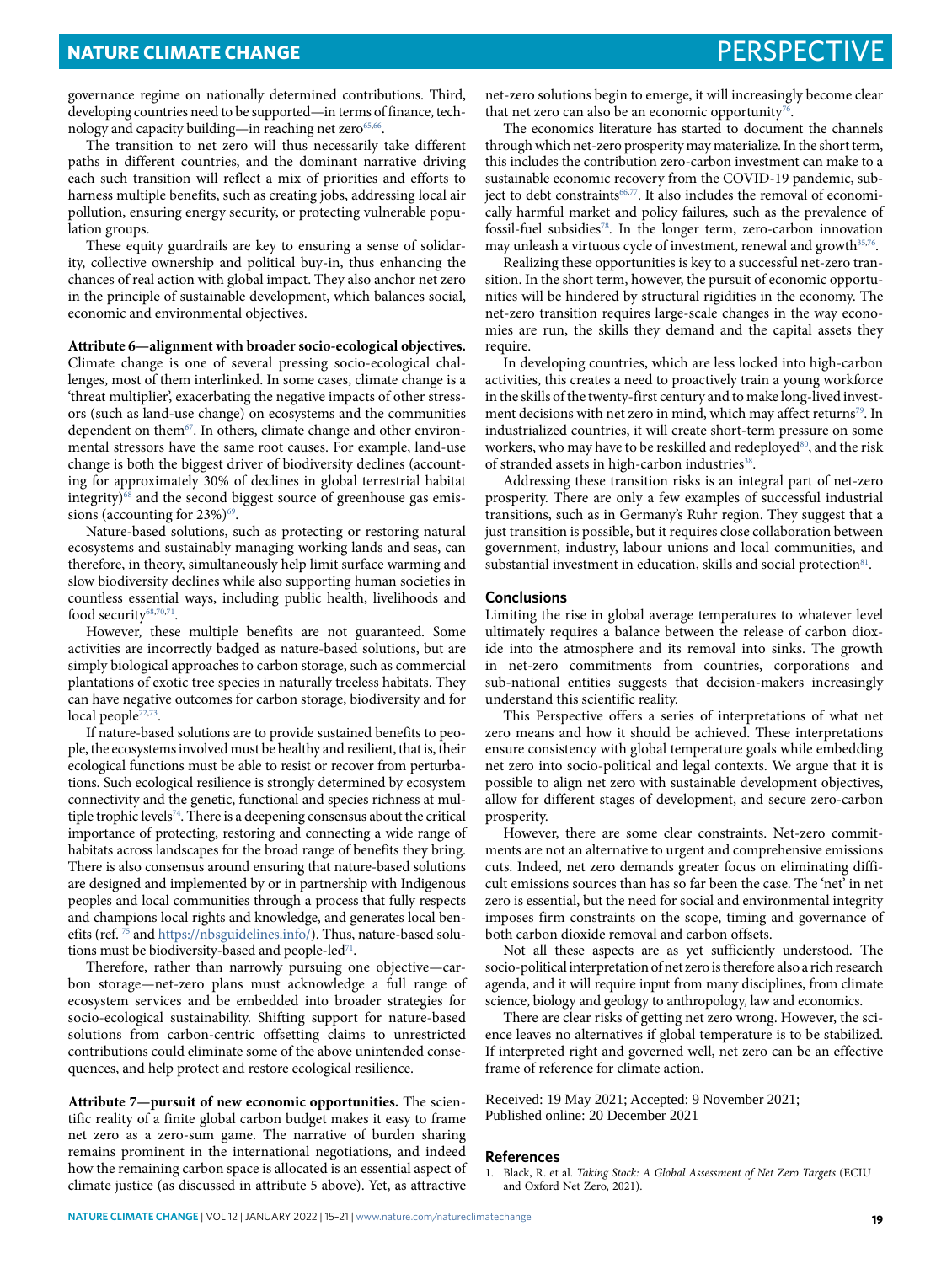## Perspective **NaTure ClimaTe CHange**

- <span id="page-5-0"></span>2. IPCC *Special Report on Global Warming of 1.5 °C* (eds Masson-Delmotte, V. et al.) (WMO, 2018).
- <span id="page-5-1"></span>3. Levin, K., Rich, D., Ross, K., Fransen, T. & Elliott, C. *Designing and Communicating Net-Zero Targets* (World Resources Institute, 2020).
- <span id="page-5-2"></span>4. *Navigating the Nuances of Net-Zero Targets* (New Climate Institute & Data-Driven EnviroLab, 2020).
- <span id="page-5-3"></span>5. *Recommendations of the Task Force on Climate-Related Financial Disclosures* (TCFD, 2017); <https://www.fsb-tcfd.org/publications/>
- <span id="page-5-4"></span>6. Allen, M. et al. *Te Oxford Principles for Net Zero Aligned Carbon Ofsetting* (Smith School of Enterprise and the Environment, Univ. of Oxford, 2020).
- <span id="page-5-5"></span>7. Archer, D. Fate of fossil fuel CO<sub>2</sub> in geologic time. *J. Geophys. Res. Oceans* **110**, C09S05 (2005).
- 8. Matthews, H. D. & Caldeira, K. Stabilizing climate requires near-zero emissions. *Geophys. Res. Lett.* **35**, L04705 (2008).
- <span id="page-5-6"></span>9. Solomon, S., Plattner, G.-K., Knutti, R. & Friedlingstein, P. Irreversible climate change due to carbon dioxide emissions. *Proc. Natl Acad. Sci. USA* **106**, 1704–1709 (2009).
- <span id="page-5-7"></span>10. Allen, M. R. et al. Warming caused by cumulative carbon emissions towards the trillionth tonne. *Nature* **458**, 1163–1166 (2009).
- 11. Meinshausen, M. et al. Greenhouse-gas emission targets for limiting global warming to 2 °C. *Nature* **458**, 1158–1162 (2009).
- 12. Matthews, H. D., Gillett, N. P., Stott, P. A. & Zickfeld, K. The proportionality of global warming to cumulative carbon emissions. *Nature* **459**, 829–832 (2009).
- <span id="page-5-8"></span>13. Zickfeld, K., Eby, M., Matthews, H. D. & Weaver, A. J. Setting cumulative emissions targets to reduce the risk of dangerous climate change. *Proc. Natl Acad. Sci. USA* **106**, 16129–16134 (2009).
- <span id="page-5-9"></span>14. MacDougall, A. H. et al. Is there warming in the pipeline? A multi-model analysis of the Zero Emissions Commitment from CO<sub>2</sub>. *Biogeosciences* 17, 2987–3016 (2020).
- <span id="page-5-10"></span>15. Smith, M. A., Cain, M. & Allen, M. R. Further improvement of warming-equivalent emissions calculation. *NPJ Clim. Atmos. Sci* **4**, 19 (2021).
- <span id="page-5-11"></span>16. IPCC *Climate Change 2021: Te Physical Science Basis* (eds Masson-Delmotte, V. et al.) (Cambridge Univ. Press, in the press).
- <span id="page-5-12"></span>17. Zickfeld, K. & Herrington, T. The time lag between a carbon dioxide emission and maximum warming increases with the size of the emission. *Environ. Res. Lett.* **10**, 31001 (2015).
- <span id="page-5-13"></span>18. Robinson, M. & Shine, T. Achieving a climate justice pathway to 1.5 °C. *Nat. Clim. Change* **8**, 564–569 (2018).
- <span id="page-5-14"></span>19. Rogelj, J., Geden, O., Cowie, A. & Reisinger, A. Three ways to improve net-zero emissions targets. *Nature* **591**, 365–368 (2021).
- <span id="page-5-15"></span>20. Agarwal, A. & Narain, S. *Global Warming in an Unequal World* (Centre for Science and Environment, 1991).
- 21. Agarwal, A., Narain, S. & Sharma, A. in *Environmental Justice: Discourses in International Political Economy* (eds Byrne, J. et al) 171–199 (Routledge, 2017).
- 22. Ringius, L., Torvanger, A. & Underdal, A. Burden sharing and fairness principles in international climate policy. *Int. Environ. Agreem.* **2**,  $1-22$  (2002).
- <span id="page-5-16"></span>23. Robinson, M. *Climate Justice: Hope, Resilience, and the Fight for a Sustainable Future* (Bloomsbury, 2018).
- <span id="page-5-17"></span>24. Dyke, J., Watson, R. & Knorr, W. Climate scientists: concept of net zero is a dangerous trap. *Te Conversation* (22 April 2021); [https://theconversation.](https://theconversation.com/climate-scientists-concept-of-net-zero-is-a-dangerous-trap-157368) [com/climate-scientists- concept-of-net-zero-is-a-dangerous- trap-157368](https://theconversation.com/climate-scientists-concept-of-net-zero-is-a-dangerous-trap-157368)
- <span id="page-5-18"></span>25. *Chasing Carbon Unicorns: Te Deception of Carbon Markets and 'Net Zero'* (Friends of the Earth, 2021).
- <span id="page-5-19"></span>26. Allen, M. R. & Stocker, T. F. Impact of delay in reducing carbon dioxide emissions. *Nat. Clim. Change* **4**, 23–26 (2014).
- <span id="page-5-20"></span>27. Leach, N. J. et al. Current level and rate of warming determine emissions budgets under ambitious mitigation. *Nat. Geosci.* **11**, 574–579 (2018).
- <span id="page-5-21"></span>28. Turetsky, M. R. et al. Carbon release through abrupt permafrost thaw. *Nat. Geosci.* **13**, 138–143 (2020).
- <span id="page-5-22"></span>29. Gasser, T. et al. Path-dependent reductions in  $\mathrm{CO}_2$  emission budgets caused by permafrost carbon release. *Nat. Geosci.* **11**, 830–835 (2018).
- <span id="page-5-23"></span>30. *Te Sixth Carbon Budget: Methodology Report* (Committee on Climate Change, 2020).
- 31. Grubler, A. et al. A low energy demand scenario for meeting the 1.5 °C target and sustainable development goals without negative emission technologies. *Nat. Energy* **3**, 515–527 (2018).
- 32. Wilensky, M. Climate change in the courts: an assessment of non-U.S. climate litigation. *Duke Environ. Law Policy Forum* **26**, 131–179 (2015).
- <span id="page-5-24"></span>33. Duan, H. et al. Assessing China's efforts to pursue the 1.5 °C warming limit. *Science* **372**, 378–385 (2021).
- <span id="page-5-25"></span>34. Aghion, P., Dechezleprêtre, A., Hemous, D., Martin, R. & van Reenen, J. Carbon taxes, path dependency, and directed technical change: evidence from the auto industry. *J. Polit. Econ.* **124**, 1–51 (2016).
- <span id="page-5-26"></span>35. Aghion, P., Hepburn, C., Teytelboym, A. & Zenghelis, D. in *Handbook on Green Growth* (ed. Fouquet, R.) Ch. 4 (Edward Elgar, 2019).
- <span id="page-5-27"></span>36. Nordhaus, W. D. The perils of the learning model for modeling endogenous technological change. *Energy J.* **35**, 1–13 (2014).
- <span id="page-5-28"></span>37. Söderholm, P. & Sundqvist, T. Empirical challenges in the use of learning curves for assessing the economic prospects of renewable energy technologies. *Renew. Energy* **32**, 2559–2578 (2007).
- <span id="page-5-29"></span>38. Caldecott, B. *Stranded Assets and the Environment: Risk, Resilience and Opportunity* (Routledge, 2018).
- 39. Pfeiffer, A., Millar, R., Hepburn, C. & Beinhocker, E. The '2 °C capital stock' for electricity generation: committed cumulative carbon emissions from the electricity generation sector and the transition to a green economy. *Appl. Energy* **179**, 1395–1408 (2016).
- <span id="page-5-30"></span>40. Creutzig, F. et al. Beyond technology: demand-side solutions for climate change mitigation. *Annu. Rev. Environ. Resour.* **41**, 173–198 (2016).
- <span id="page-5-31"></span>41. Hovi, J., Sprinz, D. F. & Underdal, A. Implementing long-term climate policy: time inconsistency, domestic politics, international anarchy. *Glob. Environ. Polit.* **9**, 20–39 (2009).
- <span id="page-5-32"></span>42. Averchenkova, A., Fankhauser, S. & Nachmany, M. *Trends in Climate Change Legislation* (Edward Elgar, 2017).
- <span id="page-5-33"></span>43. Averchenkova, A., Fankhauser, S. & Finnegan, J. J. The impact of strategic climate legislation: evidence from expert interviews on the UK Climate Change Act. *Clim. Policy* **21**, 251–263 (2021).
- <span id="page-5-34"></span>44. *Making Clean Electrifcation Possible: 30 Years to Electrify the Global Economy* (Energy Transition Commission, 2021).
- <span id="page-5-35"></span>45. *Renewables 2020: Analysis and Forecasts to 2025* (IEA, 2020).
- <span id="page-5-36"></span>46. *Global EV Outlook 2020* (IEA, 2020).
- <span id="page-5-37"></span>47. Davis, S. J. et al. Net-zero emissions energy systems. *Science* **360**, eaas9793 (2018).
- <span id="page-5-38"></span>48. Dikau, S. & Volz, U. Central bank mandates, sustainability objectives and the promotion of green fnance. *Ecol. Econ.* **184**, 107022 (2021).
- <span id="page-5-39"></span>49. Eskander, S., Fankhauser, S. & Setzer, J. Global lessons from climate change legislation and litigation. *Environ. Energy Policy Econ.* **2**, 44–82 (2021).
- <span id="page-5-40"></span>50. Willis, R. *Too Hot to Handle? Te Democratic Challenge of Climate Change* (Policy Press, 2020).
- <span id="page-5-41"></span>51. Hubau, W. et al. Asynchronous carbon sink saturation in African and Amazonian tropical forests. *Nature* **579**, 80–87 (2020).
- <span id="page-5-42"></span>52. Pianta, S., Rinscheid, A. & Weber, E. U. Carbon capture and storage in the United States: perceptions, preferences, and lessons for policy. *Energy Policy* **151**, 112149 (2021).
- <span id="page-5-43"></span>53. Fuss, S. et al. Negative emissions—Part 2: costs, potentials and side efects. *Environ. Res. Lett.* **13**, 63002 (2018).
- <span id="page-5-44"></span>54. Lezaun, J., Healey, P., Krueger, T. & Smith, S. M. Governing carbon dioxide removal in the UK: lessons learned and challenges ahead. *Front. Clim.* **89**, 684063 (2021).
- <span id="page-5-45"></span>55. Wara, M. Is the global carbon market working? *Nature* **445**, 595–596 (2007).
- 56. Victor, D. G. & Cullenward, D. Making carbon markets work. *Sci. Am.* **297**, 70–77 (2007).
- <span id="page-5-46"></span>57. Haya, B. et al. Managing uncertainty in carbon ofsets: insights from California's standardized approach. *Clim. Policy* **20**, 1112–1126 (2020).
- <span id="page-5-47"></span>58. *Greenhouse Gas Removal Policy Options* (Vivid Economics, 2019); [https://www.vivideconomics.com/ casestudy/ greenhouse-gas-removal](https://www.vivideconomics.com/casestudy/greenhouse-gas-removal-policy-options/)[policy- options/](https://www.vivideconomics.com/casestudy/greenhouse-gas-removal-policy-options/)
- <span id="page-5-48"></span>59. Bednar, J. et al. Operationalizing the net-negative carbon economy. *Nature* **596**, 377–383 (2021).
- <span id="page-5-49"></span>60. *Future Demand, Supply and Prices for Voluntary Carbon Credits: Keeping the Balance* (Trove Research, 2021); [https://trove-research.com/research](https://trove-research.com/research-and-insight/carbon-credit-demand-supply-and-prices-june-2021/)[and-insight/carbon-credit-demand- supply-and-prices-june-2021/](https://trove-research.com/research-and-insight/carbon-credit-demand-supply-and-prices-june-2021/)
- <span id="page-5-50"></span>61. Carton, W., Asiyanbi, A., Beck, S., Buck, H. J. & Lund, J. F. Negative emissions and the long history of carbon removal. *Wiley Interdiscip. Rev. Clim. Change* **11**, e671 (2020).
- <span id="page-5-51"></span>62. Elgin, B. These trees are not what they seem. *Bloomberg Green* (9 December 2020).
- <span id="page-5-52"></span>63. Song, L. Why carbon credits for forest preservation may be worse than nothing. *ProPublica* (22 May 2019).
- <span id="page-5-53"></span>64. Dubash, N. K., Winkler, H. & Rajamani, L. Developing countries need to chart their own course to net zero emissions. *Te Conversation* (4 May 2021); [https://theconversation.com/developing- countries-need-to-chart-their-own](https://theconversation.com/developing-countries-need-to-chart-their-own-course-to-net-zero-emissions-159655)[course-to-net-zero-emissions-159655](https://theconversation.com/developing-countries-need-to-chart-their-own-course-to-net-zero-emissions-159655)
- <span id="page-5-54"></span>65. Buchner, B. et al. *Global Landscape of Climate Finance 2019* (Climate Policy Initiative, 2019).
- <span id="page-5-55"></span>66. Dibley, A., Wetzer, T. & Hepburn, C. National COVID debts: climate change imperils countries' ability to repay. *Nature* **592**, 184–187 (2021).
- <span id="page-5-56"></span>67. Newbold, T. Future efects of climate and land-use change on terrestrial vertebrate community diversity under diferent scenarios. *Proc. R. Soc. B* **285**, 20180792 (2018).
- <span id="page-5-57"></span>68. Brondizio, E. S., Settele, J., Diaz, S. & Ngo, H. T. *Global Assessment Report on Biodiversity and Ecosystem Services* (IPBES, 2019).
- <span id="page-5-58"></span>69. IPCC *Special Report on Climate Change and Land* (eds Shukla, P. R. et al.) (WMO, 2019).
- <span id="page-5-59"></span>70. Girardin, C. A. J. et al. Nature-based solutions can help cool the planet—if we act now. *Nature* **593**, 191–194 (2021).